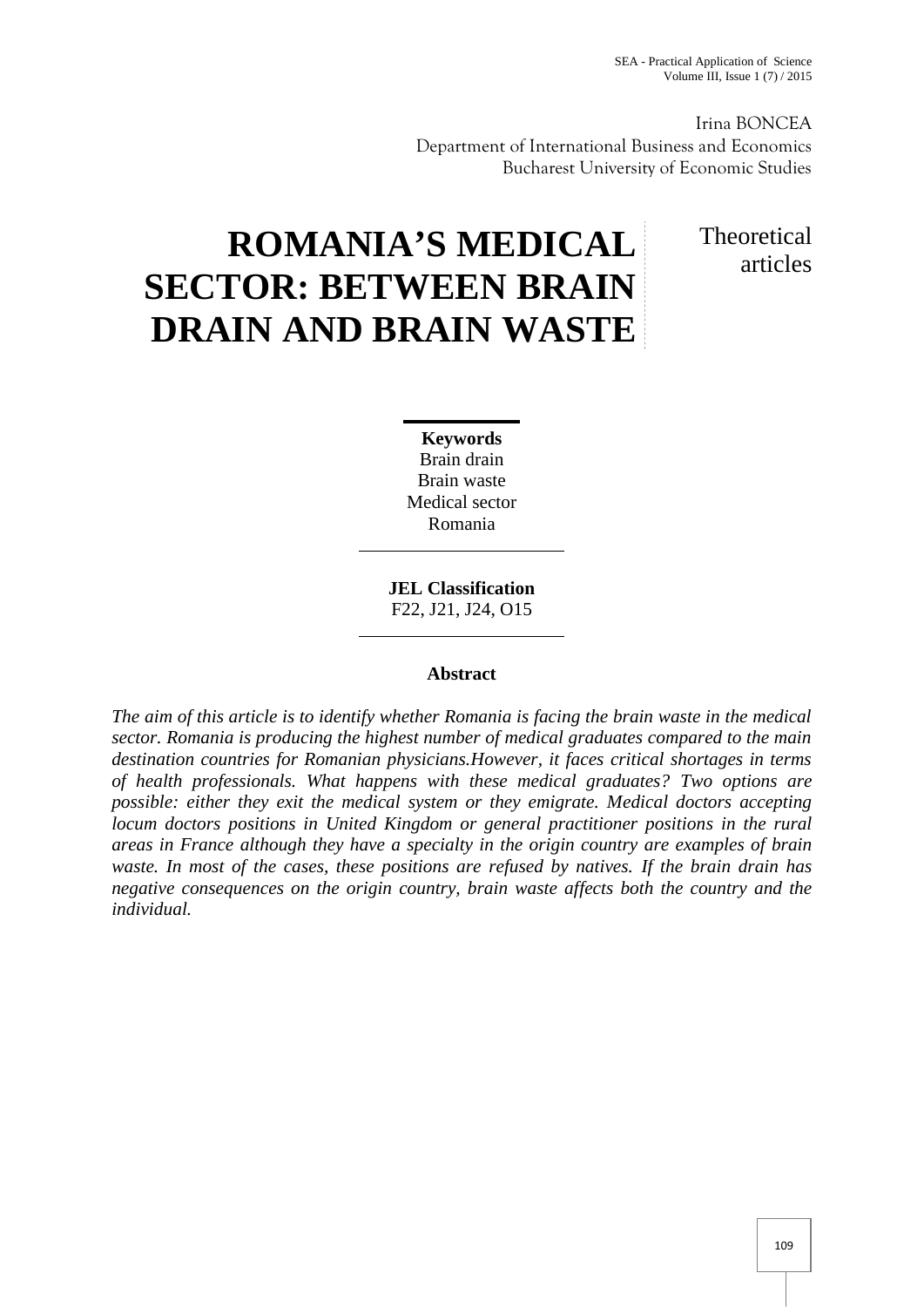#### **1. Introduction**

Brain drain was mainly associated with the negative impact in the origin country, while brain waste has a double negative effect: both on the origin and destination country.

This article aims to identify whether Romania is facing the brain waste in the medical sector. The article contains three sections. In the first one, a brief literature review on the two concepts (brain drain and brain waste) is presented. In section two, we discuss the situation in the medical sector in Romania. Section three concludes.

#### **2. Brain drain versus brain waste**

Brain drain is perceived as a negative phenomenon, involving the departure of the highly skilled workers. Use of word "brain pertains to any skill/competency or any quality that is considered regime. as a possible asset. "Drain involves greater exit than normal or desired. Connecting the two entails the departure of talented people at an increasing rate" (Bushnell and Choy, 2001).

The terminology related to this concept developed during time. Some positive concepts include brain circulation, brain gain, brain returnor brain networking.

Brain waste occurs when the highly-skilled migrants accept, in the host country, a form of employment which is not adequate to their level of education and experience (Salt, 1997:5). The massive migration of the highly-skilled workers from Eastern Europe and the former Soviet Union after the falling down of the Berlin wall, who accepted a job that doesn't match their education level in the host countries exemplify the brain waste (Brandi, 2001:3).

Both brain drain and brain waste have negative consequences on the origin country. Brain drain involvesan inverse technology transfer (Boussaid, 1998), leading to a human capital loss for the country of origin and to a human capital gain for the country of destination (Hunger, 2003). The leaving of skilled individuals is considered costly for the sending country due to loss of investments in education, high fiscal costs and labor market distortions (Commander et al., 2004).Sending country is not always synonym with poor or developing country, as the brain drain can also occur between two developed nations – (the migration flows of highly skilled from United Kingdom to USA or the brain exchange between West European countries).

The new economics of brain drain emphasized a new approach: sending countries can enjoy a brain gain, through brain return, brain networking, remittances or "beneficial brain drain"(Docquier and Rapoport, 2011, Brozozowsky, 2008). In the late 1990's, a shift from a closed process, with a one-way flow of expertize to a circular process,

involving a bilateral flow occurred (Hunger, 2003, Salt, 1997).

If brain drain is associated with a negative effect in the sending country, brain waste has a double negative effect, as neither receiving country nor the origin country do not benefit from the investments made in training these skill workforce. It is an example of market failure, for origin country, which is unable to offer to their highly-educated people a sufficient number of professionally satisfying posts (Gaillard and Gaillard, 1997), andfor the destination countries, incapable to absorb the skilled labor.

#### **3. Romania's medical sector**

In Romania, the emigration of the medical doctors was observed after the fall of the communist Emigration flows intensified after Romania's accession to the European Union, Romania becoming one of the main exporters of medical doctors in Europe.

There are two important aspects that need to be taken into account. First of all, we stress the following statement: "Drain involves greater exit than normal or desired". One can conclude that, to some point, the emigration of the highly skilled is a normal process, as they have the right to live and work in that country that offers them the best value for their skills and competences. The brain drain is a consequence of the globalization process and, in the particular case of European Union, of the free movement of people principle.

Medical brain drain became a growing concern at global level, due to the increased flows and to the negative consequences of this phnomenon, both at economic and social level.

However, the literature in this field does not offer a specific definition for this "normal or desired". Some studies (Wismar et al.,, 2011) concluded that a country is confronting with the brain drain in the medical sector if the emigration rate is higher than 2% of the total number of practicing medical doctors. Other studies(Defoort, 2008, in Beine et al., 2011) identified an "optimal brain drain" rate of 9% in the case of several African countries. As it can be observed even from these two examples, there is no consensus regarding the "greater exit than normal or desired".

The "WHO Global Code of Practice on the International Recruitment of Health Personal" stipulates that countries that are voluntary adopting this Code should not recruit health professionals from the countries affected by the brain drain phenomenon in the medical sector. However, the Code does not offer a clear approach of the emigration of the health professionals: when it should be considered brain drain and when a "normal exit".

Secondly, the brain drain implies the permanent migration of the medical doctors. At the opposite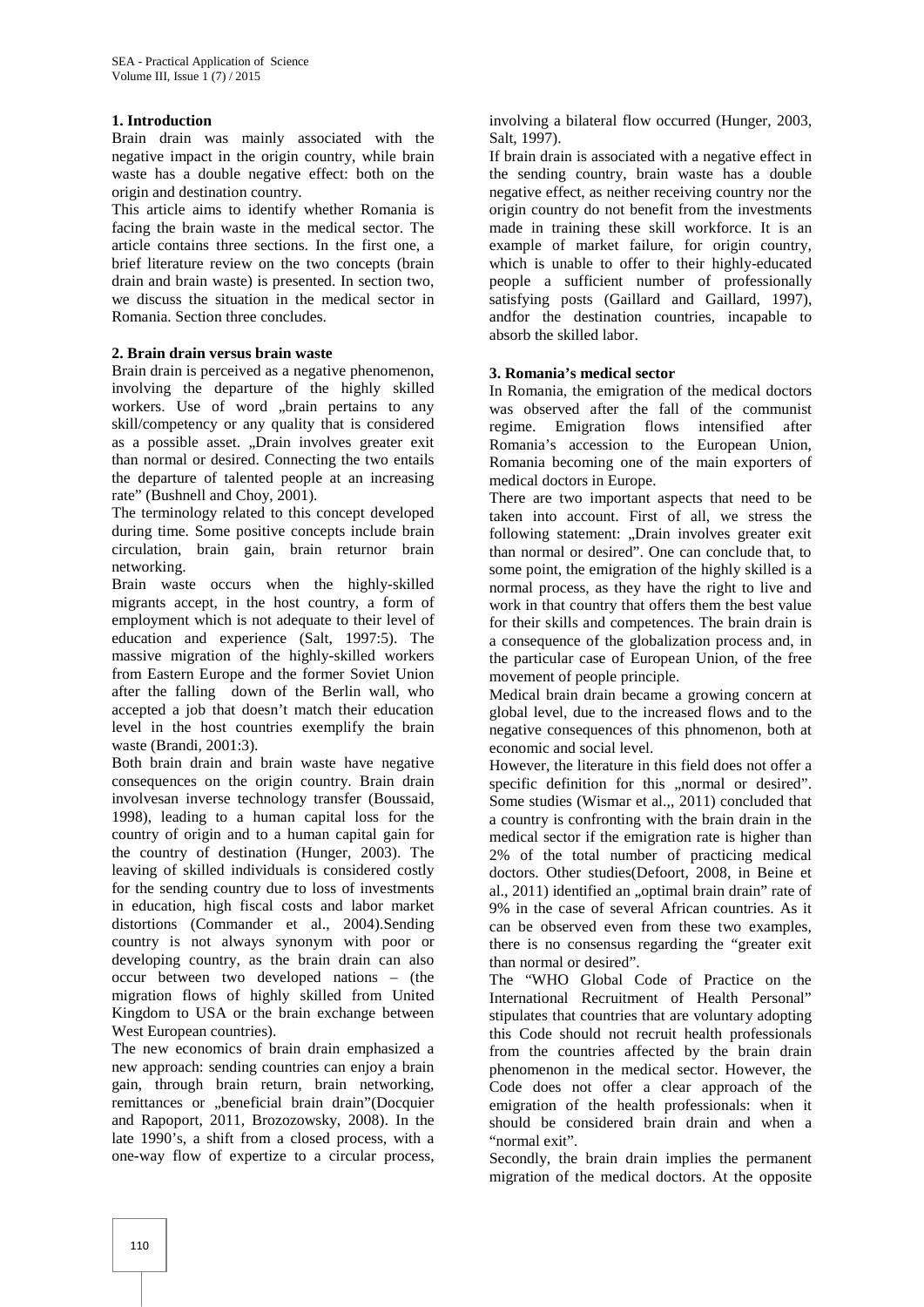side, brain circulation can have as a positive consequence the brain return. In the absence of some accurate evidence regarding the return migration, one cannot conclude whether the emigration of the medical doctors should be included in the brain drain or brain return category. Statistics regarding the permanent migration of the Romanian medical doctors reveal an average number of 280 medical doctors who changed their permanent address, between 1997 and 2012 (INS). The absolute emigration rate is below 1% of the total number of practicing physicians. This situation seems to be a "normal" one.

However, statistics regarding the intention to emigrate reveal a worrying situation: between 2008 and 2013, a number of 13872 medical doctors intended to leave the country. Intention is a predictor but does not equal the emigration. The statistics collected from the main destination countries, regarding the number of Romanian medical doctors registered confirm that Romania is confronting with a "greater exit than normal". There is no evidence regarding the return migration or, at least, the return intention. The phenomenon is quite a new one, as well as the research in this area. In an optimistic scenario, some of the young medical doctors that left will return sometime and will constitute a brain gain for Romania. In a pessimistic scenario, the change of residence is just a matter of time.

Brain waste in the medical sector involves two situations: the medical graduates deciding to work for medical equipment or pharmaceutical corporations as sales agents and the medical doctors accepting an inferior position in the medical system. The case of medical graduates accepting jobs in pharma industry is not an isolate one. The motivation is simple: the salaries offered are by far higher than in the medical sector. The second situation includes the medical doctors working abroad as nurses - this situation is specific to Italy, although not so many medical doctors are included in this category – or on other inferior positions. Two examples are the cases of the Romanian medical doctors emigrating to France and Great Britain.

A significant number of Romanian medical doctors accept positions of general practitioners in the rural areas of France, even though in some cases they have a specialty obtained in Romania. French medical doctors avoidthese positions.

The case of locum doctors or temporary health care positions in Great Britain is another example. The offer of the recruiting agencies for this destination consists mostly of these opportunities. Replacing another doctor who is on annual, medical or maternity leave is the easiest way for a Romanian medical doctor to enter the medical system in Great Britain. Another possibility is to start the medical training from the beginning, in this case to enter the

medical system with the Foundation Programme (House Officer or Senior House Officer). After completing two years, the medical doctor can enter the Specialty Training. Some Romanian medical doctors gave up the specialty they started or finished in Romania and emigrate to Great Britain. Both in the case of France and Great Britain, Romanian medical doctors accept "second hand" positions, refused by the French or British doctors. The gap in terms of health care systems (infrastructure, working conditions, salaries, career and post-basic medical specialization, respect for the medical profession) instigates the Romanian medical doctors to emigrate. Between working as a specialist in Romania and accepting an inferior position abroad, the medical doctors will chose the latter. The reason behind this decision is exactly the gap between the health systems in Romania and

destination countries. Another interesting aspect is the number of medical graduates Romania is producing. An analysis of the indicator number of medical graduates per 100 000 population reveals that, among the main destination countries of Romanian physicians, Romania registers the highest values (WHO, Health for All Database). On the other hand, Romania is facing critical health professionals' shortages, especially in the rural areas and in the North-East region. Some hospital are closing down due to the lack of medical doctors. What happens to the medical graduates or junior physicians? The answer is simple: either they emigrate or they get out of the medical system. Both situations are detrimental for Romania.

#### **4. Conclusion and implications**

Brain drain in the health sector is defined as the permanent migration of the health professionals. Statistics on permanent migration in Romania reveal rather a "normal exit". However, data regarding the intention to emigrate and statistics on the number of Romanian medical doctors registered in the main destination countries emphasize a worrying situation. One cannot conclude whether these medical doctors can be included in the brain drain or brain circulation category. At this moment, only some scenarios could be drawn, due to the lack of evidence regarding the return migration. A first conclusion is that the change of residence is not a good indicator for the emigration of the medical doctors.

On the other hand, the critical physician shortages in Romania is facing confirms that the "exit is greater than normal or desired".

Brain waste in Romania's medical system is another phenomenon. In this case, the conclusions are not consistent with the literature: brain waste is detrimental for Romania, due to the lost in the education, but clearly beneficial for the destination countries, which are filling the gaps in their